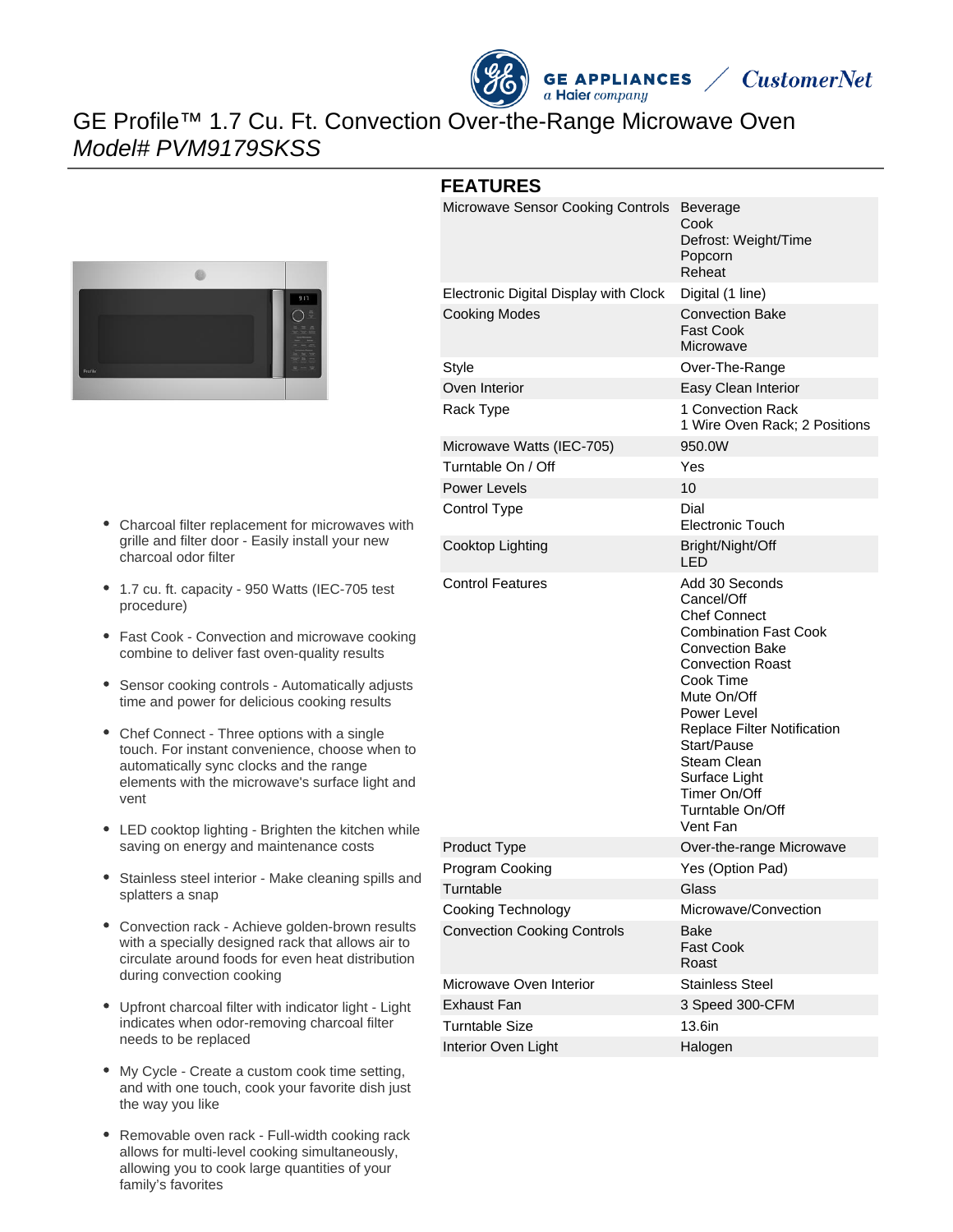- Three-speed, 300-CFM venting system Removes smoke, steam and odors
- Convection cooking Choose this setting when baking or browning is desired

Have more questions? Please contact 1-800-626-2000